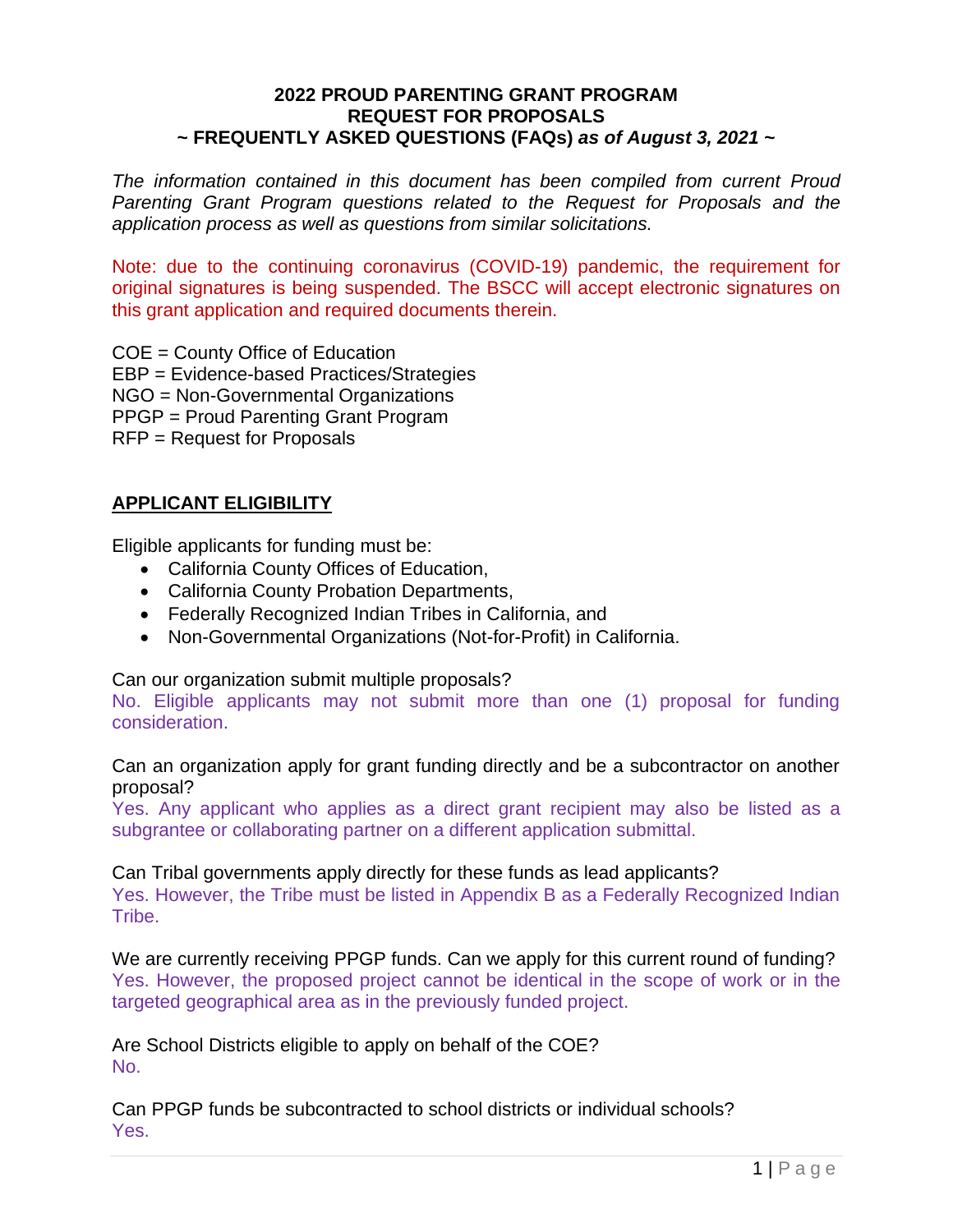Are First 5 Children and Families Commissions considered eligible to apply? No.

Can First 5 Children and Families Commissions be subcontractors? Yes.

Can individuals apply for funding? No.

We are a 501c3 non-government not for profit organization that has foreign corporation status in California and will have had good standing in California for over 6 months by the time of the awarded grant funds, 01/01/2022. I just wanted to verify that we are eligible as far as these stipulations go.

Based on the information provided, yes.

## **PROGRAMMATIC ACTIVITIES:**

What are the goals for the RFP?

The purpose of this grant program is to fund parenting services to young parents or expectant parents who are or were involved in the Juvenile Justice system and/or who are considered crossover youth within the child welfare system. This grant program assists participants and their children by supporting approaches that increase parenting knowledge, supports positive parent-child interactions, and improves co-parenting relationships. In addition, the grant helps to provide community linkages and encourages family-centered activities to strengthen generational bonding.

What is the age requirement for participants?

Participants must be 25 years old or younger at time of program enrollment.

Can eligible participants in the Proud Parenting Grant Program only have experience in the child welfare system?

No; youth must have had, or currently have, system involvement as well as experience in the child welfare system.

Is there an expected number of fathers to be served with an annual budget of \$100,000? No.

How many participants is a grantee expected to serve in a year? The number of participants would be based on the type of project and services being proposed.

Can projects be for a specific youth group such as "young fathers" or "young mothers" or does the project need to service both young mothers and fathers? Participants can be mothers, fathers, or both.

Is there a cost analysis breakdown to identify cost per father served? It is not a requirement of the RFP to do so.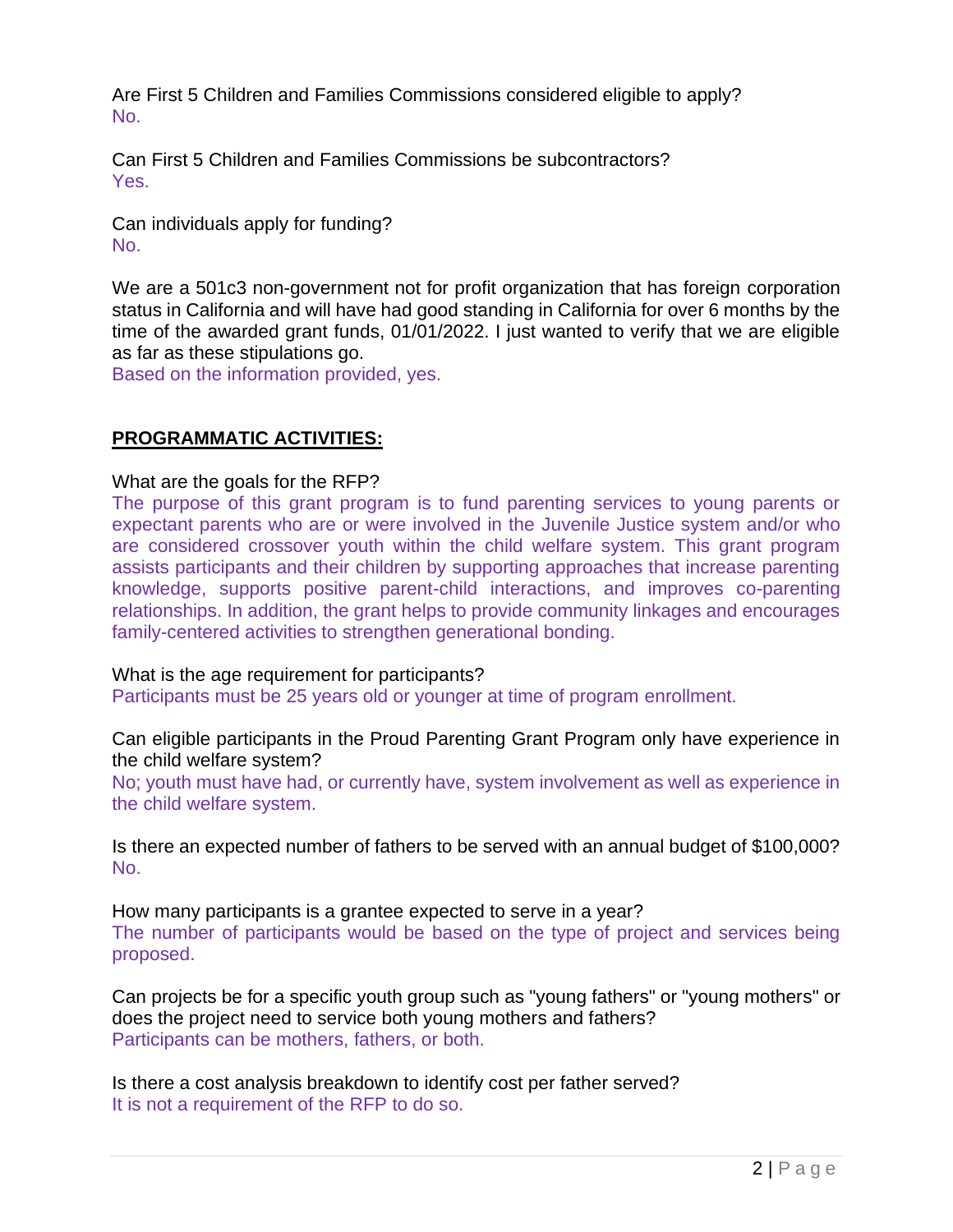Can a program be run inside a detention facility for young parents under the age of 25? Yes.

Can support services such as a monthly bus pass card be provided to grant participants? Yes.

Can funds be used for SWAG promotional items?

Items for participants would depend on the context in which the items are being used for.

Are advocacy services for parents navigating Juvenile Court dependency proceedings eligible?

This grant program assists participants and their children by supporting approaches that increase parenting knowledge, supports positive parent-child interactions, and improves co-parenting relationships. In addition, the grant helps to provide community linkages and encourages family-centered activities to strengthen generational bonding. The proposed project would need to detail how this activity fits in with the intent of the grant.

In addition to parenting classes, some of our participants need help with housing, psychological services, and access to employment. Can these services be included in this grant award?

Yes.

Do "service navigation" activities qualify as well as direct service provision (i.e., linking parents to other community-based services)? Yes.

Can funding be used to expand a current program and start a new one both of which provide services the same population? Yes.

Can services be provided virtually or using a hybrid model? Yes.

What if we don't currently know the number of the eligible clients and part of our project is to assess from our client base which parents had Juvenile Justice experience previously?

Assessment costs are an eligible expenditure of grant funds.

Can the project include "training cost" for staff to be trained in a specific evidence-based parent education program? Yes.

Is it appropriate to assume that the evidence-based curricula should be geared toward parents with children birth to 8 years old as many of the parents under the age of 25 would have children birth to about 8 years old?

This would depend on the targeted age of your parent participants.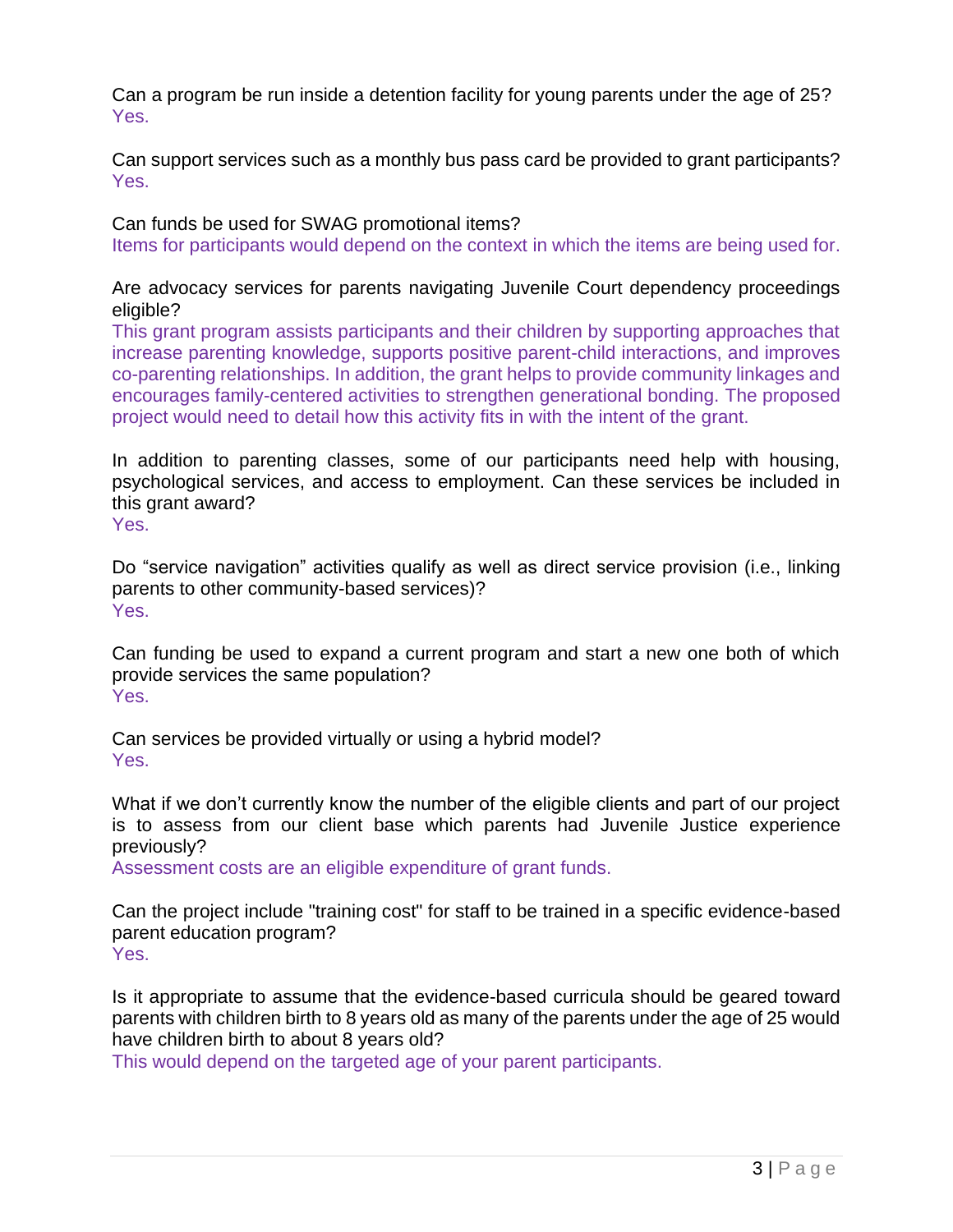Can we apply for a program we have previously used, but have not used in two years? Would that program be eligible?

Yes. However, if the previously used program was funded with PPGP funds, the proposed project must not be identical in the scope of work and in the targeted geographical area as in the previously funded project(s).

Are services restricted to the county the agency is in or can services be provided across counties?

There are no restrictions concerning service area.

Do "referral partners" need to be named in the proposal (partners who have committed to provide referrals but there is no monetary exchange). There is no requirement to name non-funded partners.

Does an organization need to directly provide parenting services (i.e., parenting classes) to qualify or does an advocacy program that helps link parenting/expectant justiceinvolved youth also qualify?

Yes. Advocacy and linkage services are qualifying parenting services.

Provide clarity for criteria 1.3. Is it asking for us to describe who we are collaborating with and that process, or is it asking to describe the collaborative process we will use with our partners to determine whether a participant is a good fit for our project?

It is the collaborative process for determining that 1) there is an actual need in the community for these services/funds and 2) collaboration of how best to address the need/users of the services.

### **GRANT FUNDING AND BUDGETS**

#### **Grant Funding:**

How many applications is the BSCC intending to award?

This will depend on the number of proposals received and the funding amounts requested by each applicant.

Is the max of \$100,000 for 3-years or \$100,000 each year for 3 years? Dependent on appropriation in the State Budget Acts of 2021-22 and 2022-2023, the funding would be \$100,000 each year for 3 years.

Is this grant a one-time grant or is there a possibility of continued funding after the 3-year period?

This is a 3-year only grant solicitation.

Will there be an option to rollover unused funds? Any funds not used in Year 1 will be available to use in Year 2 of the grant. The same will be true for Year 2 funds.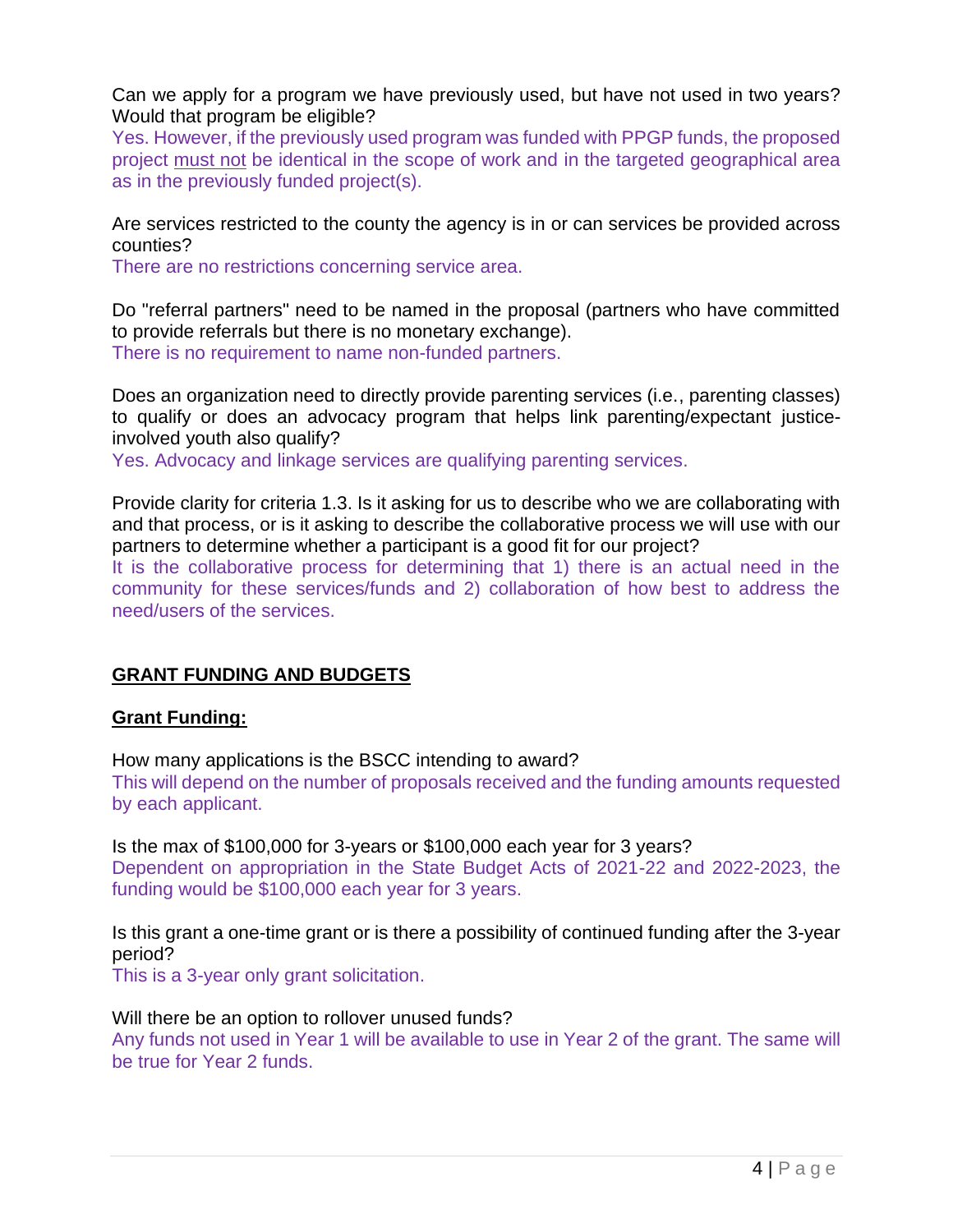Will there be future rounds of PPGP funding?

Future funding will be determined by funds appropriated in the annual State Budget Act for this purpose.

How will I know when there is another RFP for this grant? Subscribe to BSCC's email distribution list for RFP Availability at: [https://www.bscc.ca.gov/s\\_bsccmailchimplisterserv/](https://www.bscc.ca.gov/s_bsccmailchimplisterserv/)

Can PPGP funds be used to sustain existing programs or interventions given the knowledge that current program funds have been, or will be, discontinued independent of the awarding of the Proud Parenting Grant?

Yes. As long as that program isn't currently a PPGP funded project.

How often will funds be disbursed? Grant funds are reimbursed on a quarterly basis.

For financial planning purposes, how is the grant funding specifically disbursed to the awarded organization? Grant funds are paid in arrears after approval of invoiced expenditures.

Can funds be used for evaluation/ data collection activities? Yes.

Are equipment purchases allowed?

Yes. However, purchases over \$3,500 per item will need pre-approval by the BSCC prior to purchase, regardless if originally written into the proposal.

### **Grant Budgets:**

Does the budget table need to calculate for the full 3 years of the grant or only for the first year?

The budget table is for Year 1 only.

Does this grant require matching and/or leveraged funds? No.

Are there any budgetary parameters concerning amounts allocated to Salaries and Supplies? No.

Are there any maximum or minimum dollar amount limits associated with any of the line items?

Yes. The Indirect Costs line item may not exceed 10% of the total grant expenditures.

Is there a cap on administrative expenses?

Yes. The Indirect Costs line item may not exceed 10% of the total grant expenditures.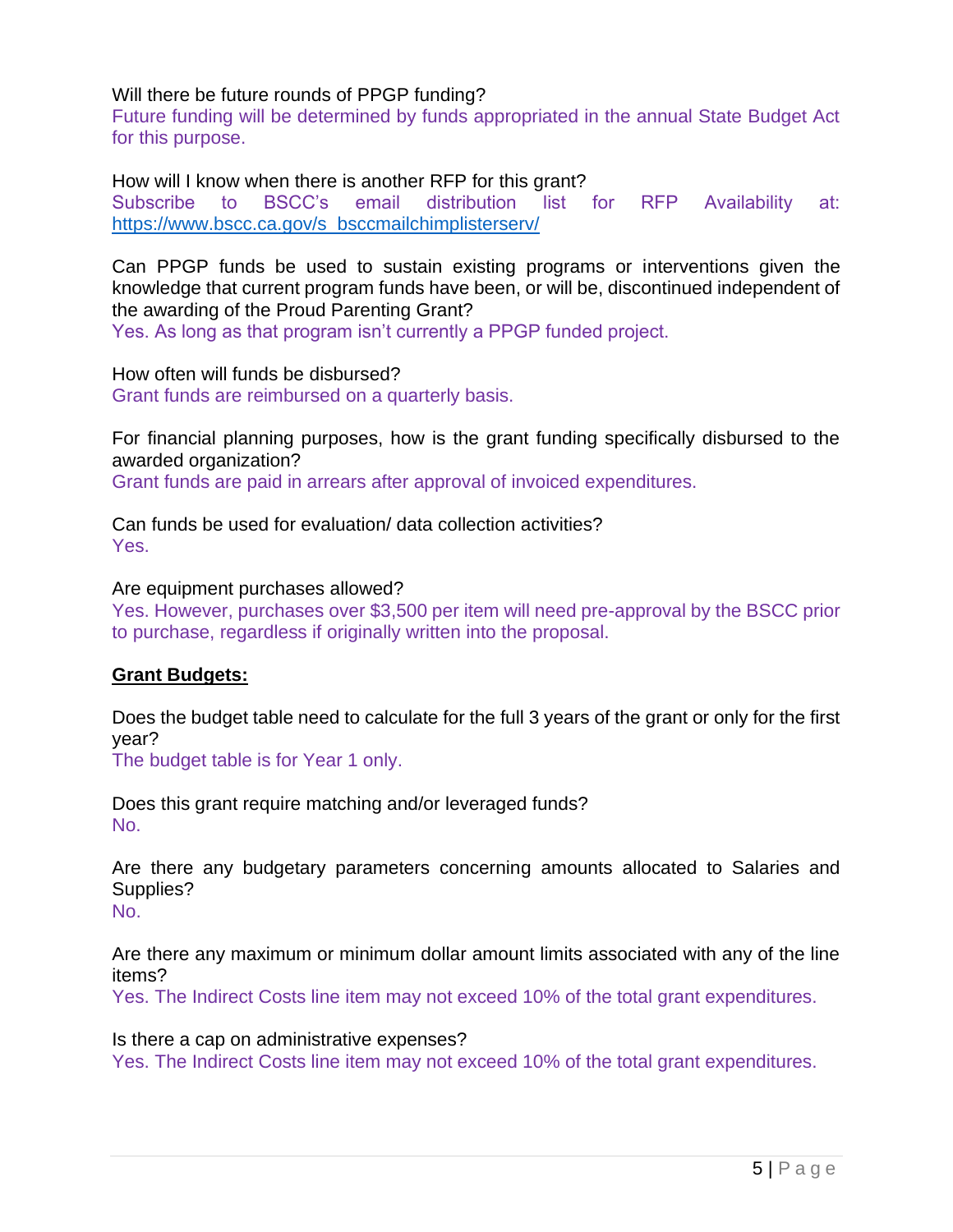Are the indirect costs to not exceed 10% of the salaries/benefits or 10% of the total expenditures?

Total grant expenditures.

We have a federally approved Indirect Cost Rate. Can we budget to that approved percentage?

No. Indirect Costs may not exceed 10% of the total grant expenditures.

Does the Indirect Cost Rate percentage apply to each agency or organization that we subcontract with?

No. The Indirect Costs line item in the Budget Table is for the Grantee's costs. Indirect Costs for subcontracts are determined by agency/organization contracting policies.

Page 7 of the RFP states, "Expenses for this final audit may be reimbursed for actual costs up to \$25,000." Does this mean we need to include the cost of an audit in the budget?

The BSCC requires all grantees to provide a financial audit, performed by a Certified Public Accountant or a participating auditor that is organizationally independent from the participating agency's project financial management functions, at the end of the grant period. Costs for this audit can be reimbursed by the grant up to \$25,000. However, grantees may determine not to use grant funds to pay for this audit requirement.

Is the Audit Requirement an annual requirement or is it for all 3 years in total? The financial audit requirement is for the full 3 years of grant activity.

Is the audit referred to in Audit Requirements, the audit our organization does annually, encompassing the organization as a whole? Or is it referring to another audit that would have to be done specific to the Proud Parenting program only?

The Audit required is specific to the Proud Parenting Grant Program funds. However, if the Proud Parenting grant project is identified and fully audited within the full organizational audit, it would meet the audit requirement, as long as the audit is performed by a Certified Public Accountant or an auditor that is organizationally independent from the grant project's financial management functions.

Given the COVID pandemic, should we budget "real" travel or is it safe to assume there will be no travel for a while?

The budget should include anything that may occur during the first year of the grant period, including potential travel.

Are there any restrictions on the program evaluation regarding specific percentages set aside in the budget?

No. However, evaluation costs should be considered reasonable.

# **DATA AND EVALUATION:**

Is there a minimum number of total goals required for a project?

The Work Plan (Attachment J – Proud Parenting Grant Program RFP) must identify at least one goal and corresponding measurable objectives.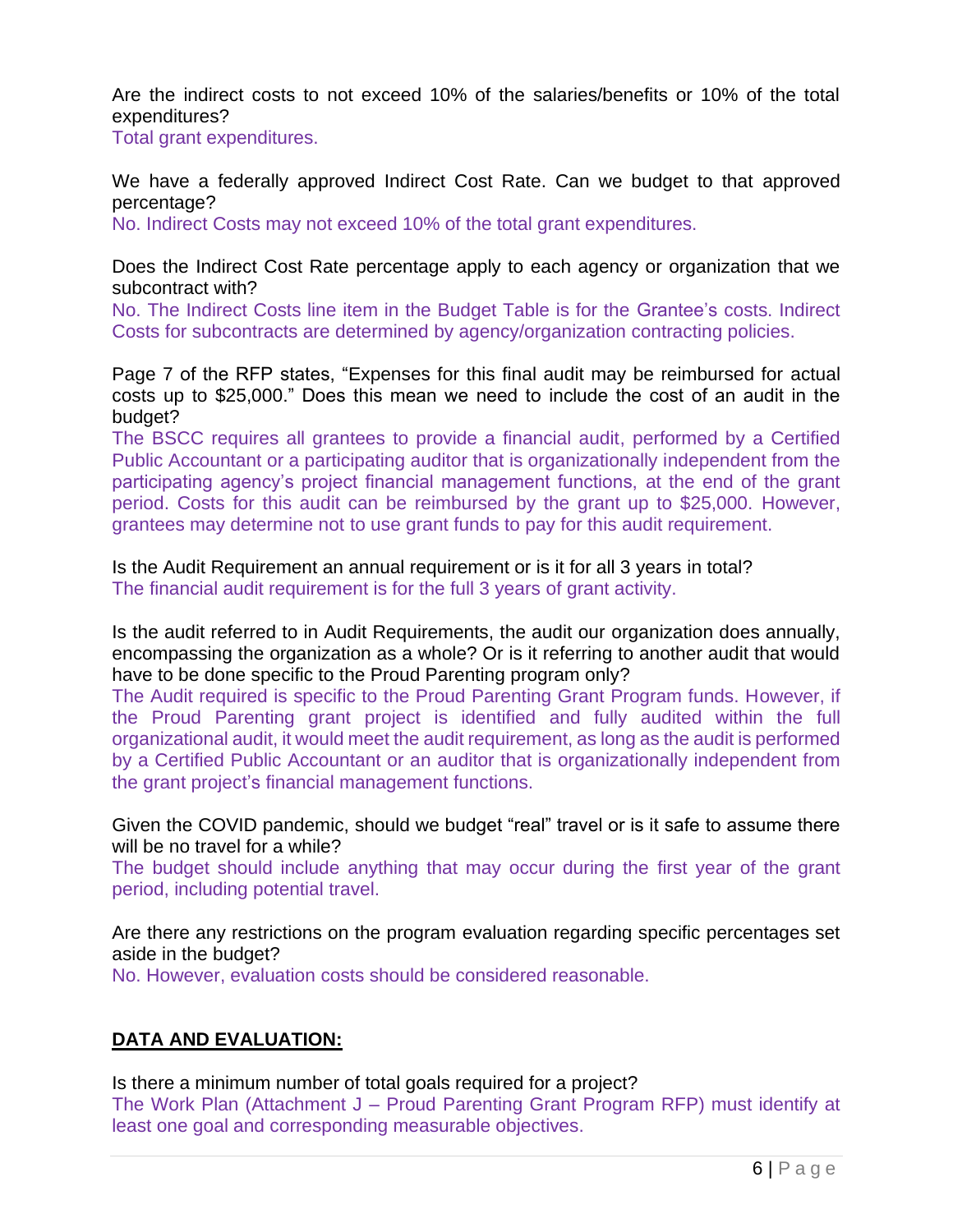When the RFP talks about the Local Evaluation Plan (LEP) (p. 59 of the RFP) and what it should address, is the idea that these elements should be discussed within a number of the narrative parts of the application and not just in the context of the one-page Evaluation Plan? Or is that one-page Evaluation piece the same thing as the local LEP? The LEP information on page 59 is an example of the LEP components that will be required as a separate document, if awarded grant funds. It is up to the applicant to determine whether to address any of the elements within the Proposal Narrative, Section 4.

Is there a survey designed or recommended to capture increased knowledge in 8 measures (Early Child Development and Care, Stress Management, Financial/Economic Literacy, Safe Sex, Parent Child Activities, Anger Management, Substance Use and Self-Care)?

Staff cannot recommend interventions or evaluation mechanisms pre-award.

Who is responsible for data collection and management related to progress reporting if we use subcontractors?

The grantee/awardee has the ultimate responsibility for grant requirements and would be the single point of contact for the BSCC. However, subcontractors and/or NGO's must be responsible for compiling any data under their purview.

Where can I learn about what data needs to be collected and reported to the BSCC in order to determine how to collect data as part of the proposed intervention? A sample Quarterly Progress Report template is provided in Appendix F of the RFP.

# **REQUIRED DOCUMENTS**

Do we need to submit a resolution with our application?

No. However, a resolution must be submitted prior to entering into a Grant Agreement, if awarded.

Is there anything specific that needs to be included in our resolution from our Governing Board?

Yes. Appendix E contains the minimum language required within the resolution. Additional language is optional depending on organizational requirements.

If our organization will be subcontracting with another agency and they in turn will be subcontracting, do we need to list the sub-subcontractors on Appendix C? Yes. If awarded, updates to App C will be made throughout the life of the grant.

# **DEFINITIONS**

For consistency with understanding the type of parent, can you define 'crossover youth?' Young people who have had or have contact with both the child welfare and juvenile justice systems.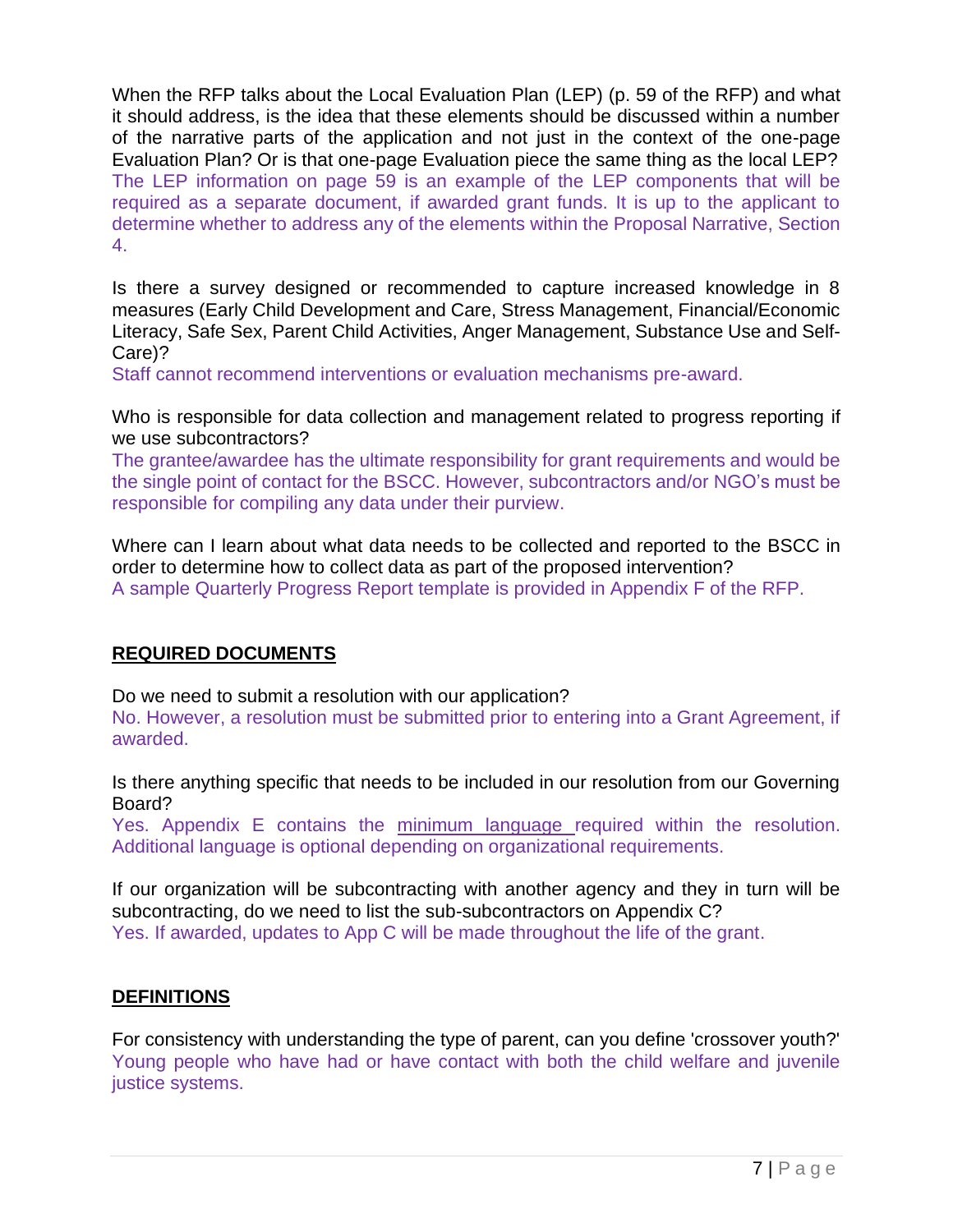### Define financial audit.

A financial audit provides assurances that an organization's financial statements are free of material misstatement based upon the application of generally accepted accounting principles. The financial audit shall be performed by a Certified Public Accountant or a participating auditor that is organizationally independent from the participating grantee's project financial management functions.

#### What does good standing mean for an NGO?

An organization must be registered with the California Secretary of State's Office and have a status of "ACTIVE." (https://businesssearch.sos.ca.gov/)

The RFP definition for "Community-driven" seems to specify "traditional practices of a particular racial, ethnic, or cultural community". How is this to be applied? The intent of the definition is to ensure services/projects remain in the community being served which, in part, may be determined by the culture of the community or the race/ethnicity of that community and those individuals participating in the grant.

In the scoring rubric for the 0-5 range, the table indicates that a section will be scored a "5" or "Excellent" if the "response addresses the criteria in an outstanding way". Please define "outstanding" in this context.

Outstanding is defined as the response addressing the rating factor criteria is extremely strong and has few, if any, weaknesses. The strengths clearly outweigh weaknesses (i.e., there is nothing to critique nor are there any assumptions to be made).

In the scoring rubric for the 0-5 range, the table indicates that a section will be scored a "4" or "Good" if the *"response addresses the criteria in a substantial way"*. Please define "substantial" in this context.

Substantial is defined as the response addressing the rating factor criteria is strong but has some minor weaknesses. The strengths outweigh weaknesses.

# **GENERAL RFP QUESTIONS**

Is the Bidder's Conference recording and PowerPoint available on your website? Yes. <https://www.bscc.ca.gov/proudparentinggrantprogram/>

Do we have to use Workspace? No. PPGP is a state general fund grant. Workspace is for federally funded grants.

Please explain what an e-signature is and how to place them in the proposal document. An e-signature is an electronic signature provided through a computer program such as Adobe or DocuSign. If you do not have the availability of an e-signature, you may print the pages needing a signature, sign by hand in blue ink, and then scan those pages for email submission.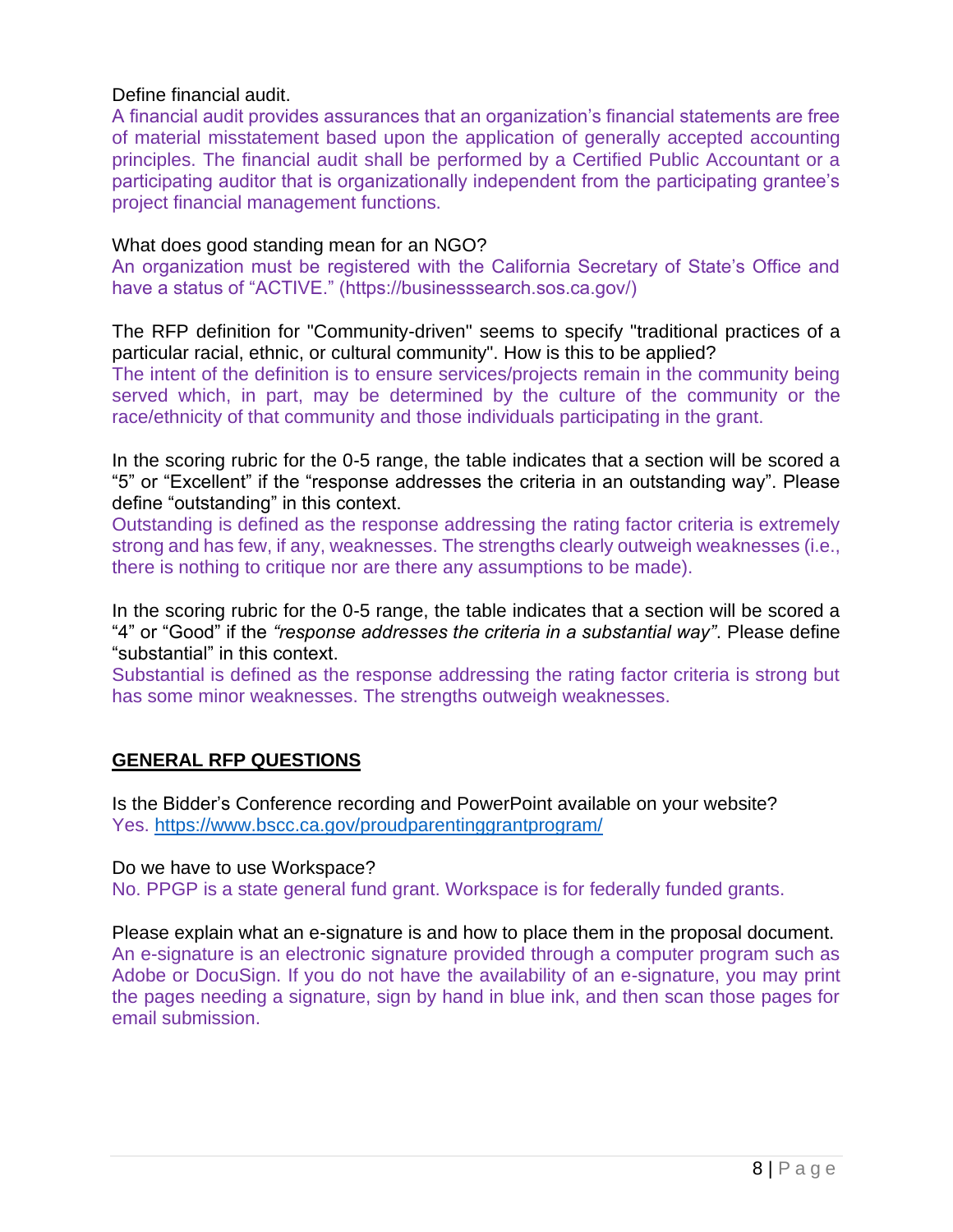Is it acceptable to print out the completed pages of the application form, get real signatures on those pages where relevant, and then create a PDF just of the application pages?

Yes. The submittal package must contain all the required pages and attachments (see the Proposal Checklist on page 64) for submittal. Real signatures must be in blue ink.

Do we need to submit the results of a fiscal audit with our application? No.

If we cite resources, is there a particular citation format we should use? Or can we provide a web link? Are the additional 2 pages allowed by the RFP where we would summarize relevant data which shows our model is evidence-based? The research is over 2 pages. There is no specific format for citations. References to data may be cited within the narrative sections or in the Additional Request for Proposals Information pages. However, Raters are not allowed to use any outside information for scoring, including links provided.

Is the BSCC able to provide an unlocked version of the fillable template or just the application portion?

No. The application is a fill-in format and therefore, locked.

Is there a way for the BSCC to send a copy of the RFP information separate from the actual application packet? No. The entire RFP document must be available to all applicants and users.

Can the document be unlocked so different sections can be sent to different people withing my organization (e.g., the budget section to our fiscal unit)? No. Staff advisement is to gather all information/narrative and copy/paste responses into the final document for submittal.

Can we download the fill-in form to draft wording then cut/paste back into the online form? Yes. However, the application is not an online form. It is required to download the application and submit to the BSCC by email at: PP\_Grants@bscc.ca.gov.

#### Should the application be submitted as a Word document or as a PDF?

Although the RFP did not specifically state the submittal should be in a PDF, page 3 of the RFP states *"Applicants must submit one (1) complete proposal package electronically to the BSCC by 5:00 p.m. on August 6, 2021. A complete proposal package includes a copy of the originally signed proposal (e-signatures will be accepted) and all required attachments as described on the Proposal Checklist (page 64)."* Typically, to provide an original signature or e-signature, the document will need to be in a PDF.

#### I cannot delete the pages of the proposal package that come before the application itself. Are you expecting to receive the document with all the pages of the RFP?

Once you complete the Word version of the RFP, you will need to save the document as a PDF before submitting with signatures. Once it is a PDF, you can remove the excess pages, or you can submit the PDF application in its entirety, and we will delete any excess pages from the application.